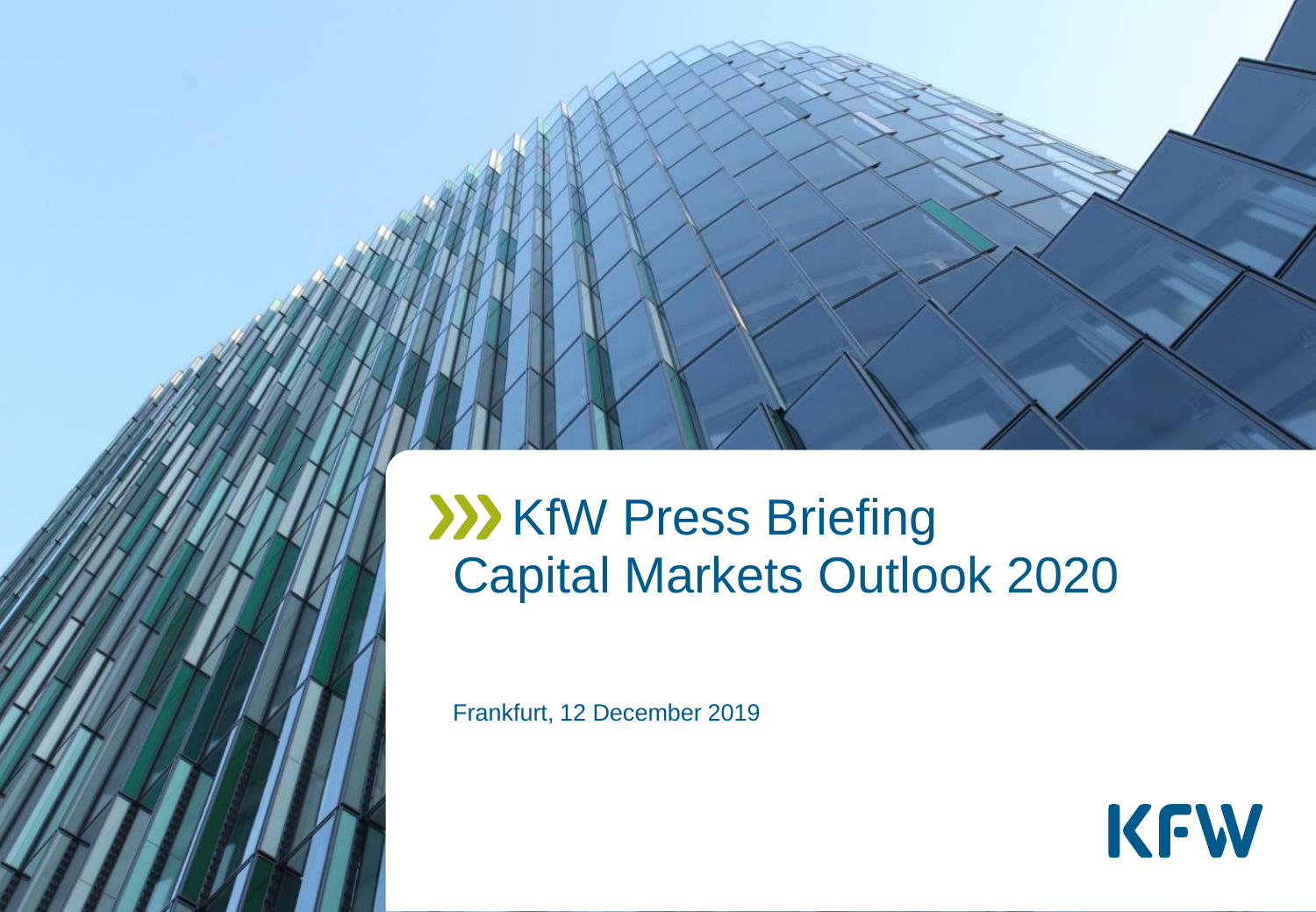## **XXX** Business performance



# **486 bn EUR**

Total assets at end-2018

• Germany's 3rd largest credit institution in terms of total assets.



### **1.6 bn EUR** Consolidated profit 2018

• Better than expected, due to extremely low risk provisioning and positive valuation effects.





- BaFin approval as advanced IRBA institution since 6/2017.
- The increase of KfW's Tier 1 capital ratio was mainly due to methodical adjustments of the evaluation procedure.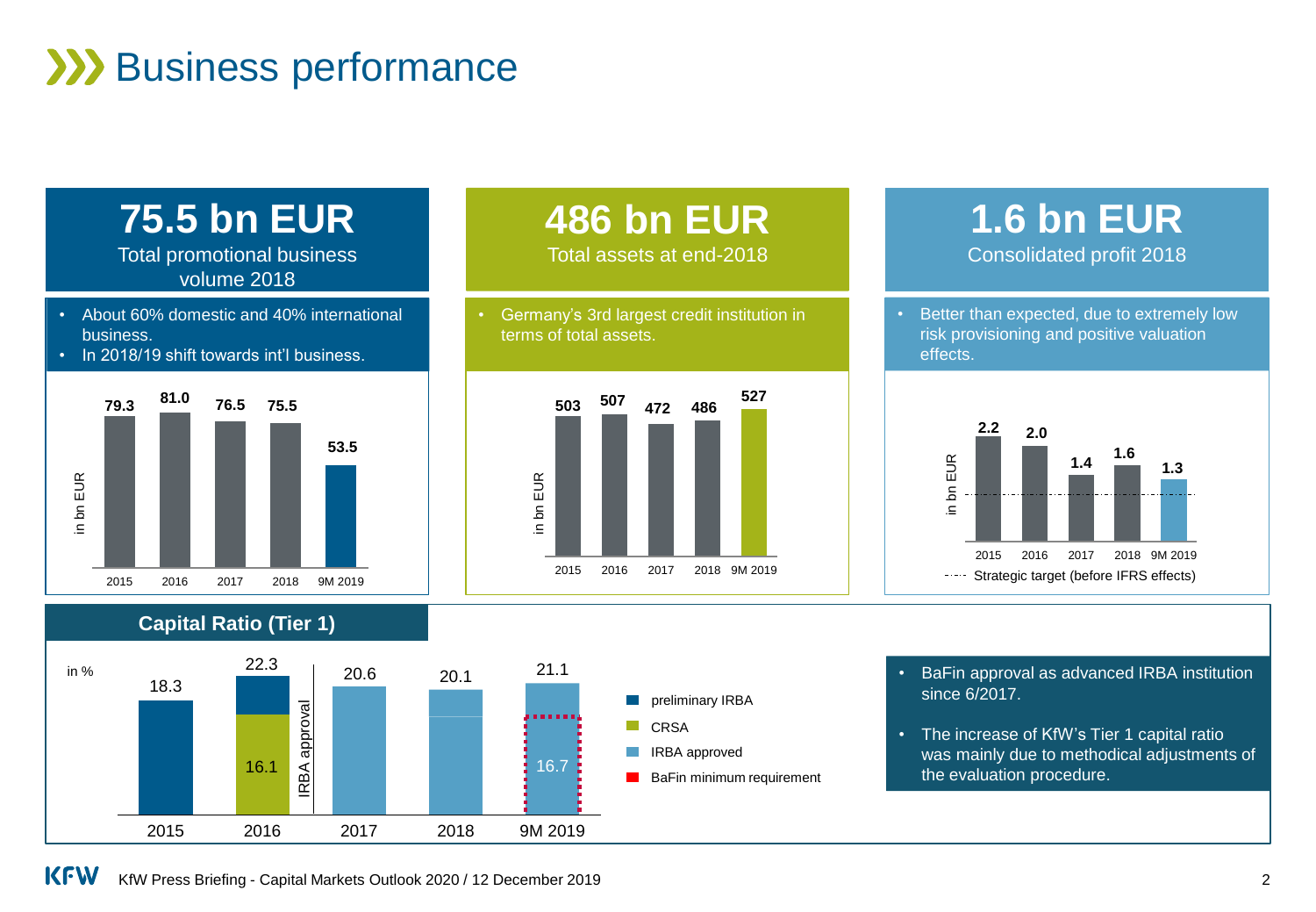## **XX** Top notch financial ratings from leading rating agencies

Moody's, Scope Ratings and Standard&Poor's have assigned triple-A ratings to KfW

## Moopy's

**Largest public development bank with stable core operating performance and solid risk profile**

**Aaa Outlook stable**

#### **KfW's strengths**

Strong ownership support in the form of a direct guarantee from the German goverment.

Low liquidity risk, given the good market access & fallback options.

Conservative risk postion, which benefits from on-lending.

Mandatory profit retention safeguards strong capitalization.



**Strong and explicit linkages between KfW and the Federal Republic of Germany**

**AAA Outlook stable Short-term: S-1+**

#### **KfW's strengths**

Explicit and direct statutory guarantee and institutional liability from the Federal Republic of Germany.

KfW operates in a prudent manner & complies with capital and risk management requirements.

Access to capital markets is very good and sustainable.

**STANDARD** &POOR'S

**Germany's Flagship Development Bank**



#### **KfW's strengths**

Timely and sufficient extraordinary support from German government.

Integral link with the government.

Explicit guarantee from the Federal Republic & institutional liability.

Low-risk assets, comprising predominately secured loans.

### **Solicited Ratings Contact Contact Contact Contact Contact Contact Contact Contact Contact Contact Contact Contact Contact Contact Contact Contact Contact Contact Contact Contact Contact Contact Contact Contact Contact Con**

### **FitchRatings**

#### **KfW's strength**

Direct and unlimited statutory guarantee and maintenance obligation drives ratings.

Solid asset quality benefits from on-lending.

Strong funding based on 'safehaven'-status.

### **Creditreform**

**KfW's strength**

Maintenance obligation of the German government.

High asset quality & low default rates.

Stable annual net income.

Diversified, low-interest funding.

**AAA Outlook stable** Last update: Aug 2018

Top credit standing is recognized by the three mandated rating agencies and by further unsolicited agencies

A rating is not a recommendation to buy, sell or hold securities. Ratings are subject to revision or withdrawal at any time by the assigning rating organization. Each rating should be evaluated independently of any other rating.

Last update: Aug 2019 Last update: Aug 2019 Last update: Aug 2019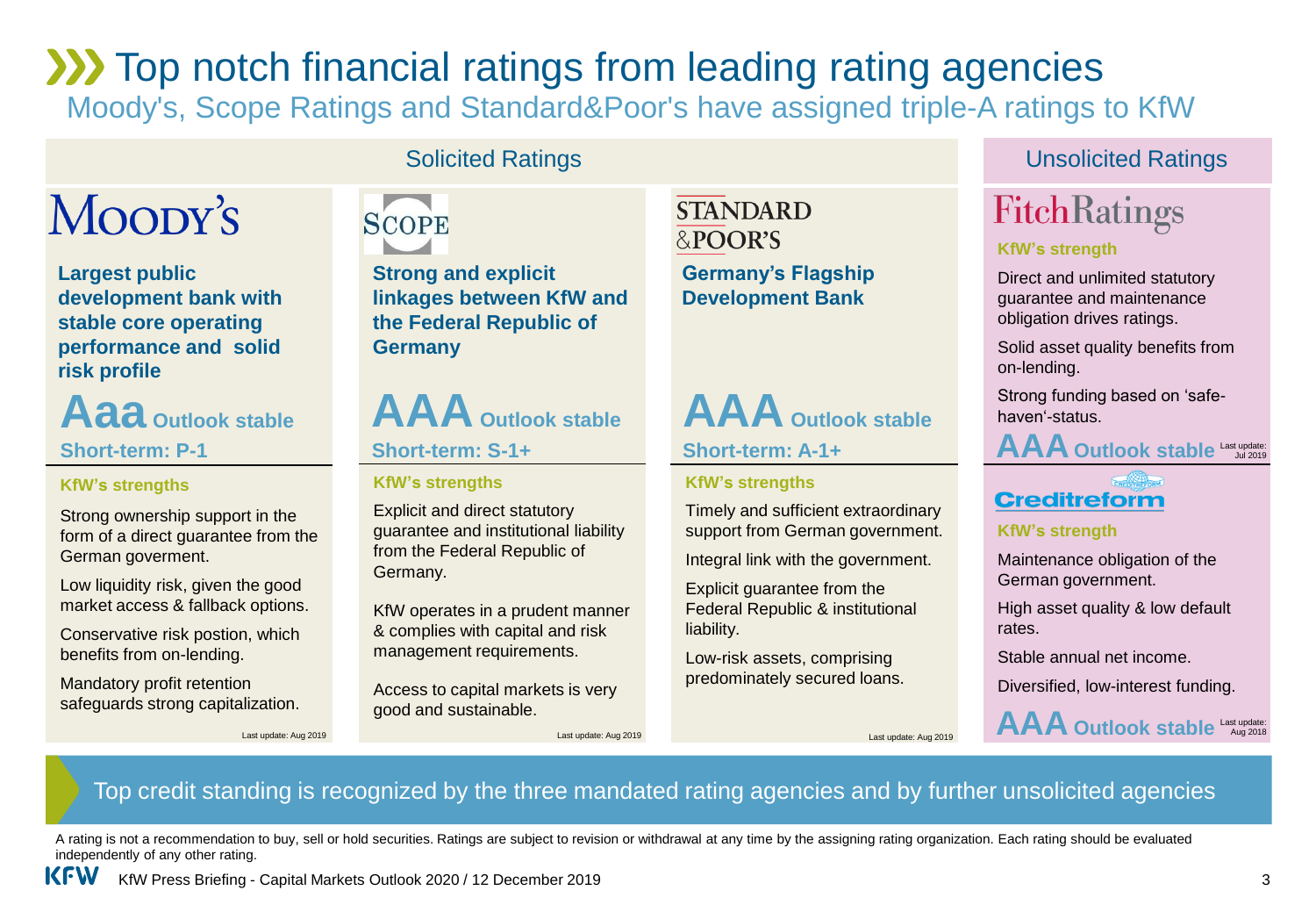## **XX Top ESG ratings confirm KfW's holistic sustainability approach**

Renown international rating agencies assign KfW to be among top-performers in ESG

## | imug|

**KfW is among the 2 best out of 19 development banks Leader** 

#### **KfW's strengths**

Profound measures regarding the management of ESG issues.

Performance regarding environmental and governance criteria is above average and on average regarding social criteria.

Specifically striking is the positive performance in the area of environmental business operations.

AAA

D

KFW<sup>B</sup>



#### **KfW's strengths**

Comprehensive policy regarding the respect for human rights.

Development and implementation of an approach to calculate GHG emissions in the corp. value chain.

Code of conduct covering important aspects of business ethics.

Reasonable integration of environmental and social aspects into the own investment portfolio.

Last update: July 24, 2019 Last update: Oct 16, 2018 Last update: Sep 4, 2018 Last update: April 29, 2019



0

#### **KfW's strengths**

**AAA**

In 2018, KfW received a rating of AAA (on a scale of AAA-CCC) in the MSCI ESG Ratings assessment.



#### **KfW's strengths**

KfW is rated as leader in sustainability aspects within its peer group and all banks worldwide.

KfW continues with strong sustainability performance and even outperforms its excellent results from last year in all three ESG categories.

### KfW has set a new **strategic objective** of achieving **top sustainability rankings among its peers.**

A rating is not a recommendation to buy, sell or hold securities. Ratings are subject to revision or withdrawal at any time by the assigning rating organization. Each rating should be evaluated independently of any other rating.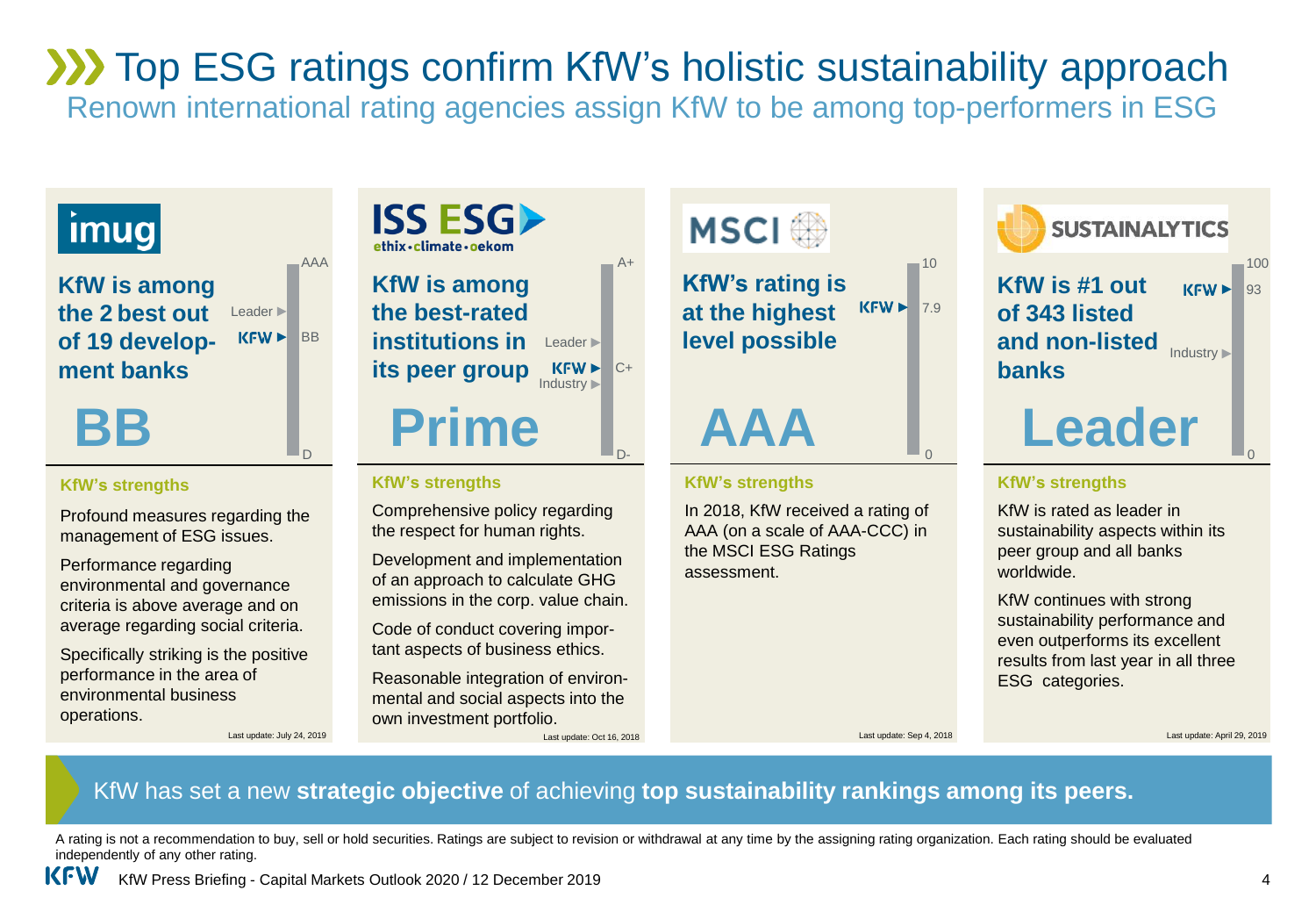## Wide selection of products addressing investor needs



### >>>>> Rely on the safe haven.

### **KfW Benchmark Programmes**

- Large and highly liquid bonds, highly diversified investor base
- Regular offerings and taps
- Size: 3-5bn (6bn incl. taps, euro only)
- $-3, 5, 7$  and 10y

Format: EMTN, Global

### **€ \$**

### **Additional Public Bonds**

- Large and liquid bonds, diversified investor base
- Tenors from 1 to 30y
- Liquid curves and strategic approach in ₤ and A\$
- Regular offerings and taps

Format: EMTN, Global, Kangaroo, Kauri

**€ \$ ₤ A\$ NZ\$ C\$ SEK NOK**

### **Green Bonds – Made by KfW**

- $-$  Liquid green bonds, diversified SRI investor base
- $-$  Focus:  $\epsilon$  and \$
- Regular offerings and taps
- Private placements possible

Format: EMTN, Global, Kangaroo, US-MTN



### **€ \$ ₤ A\$ NOK SEK HK\$ ...**

### **Tailor-made Placements**

- Customized products for investor needs
- Flexible in currency, structure and maturity
- Uridashi transactions

Format: EMTN, US-MTN, NSV, SSD

**€ \$ ¥ HK\$ Mex\$ CN¥ ZAR …**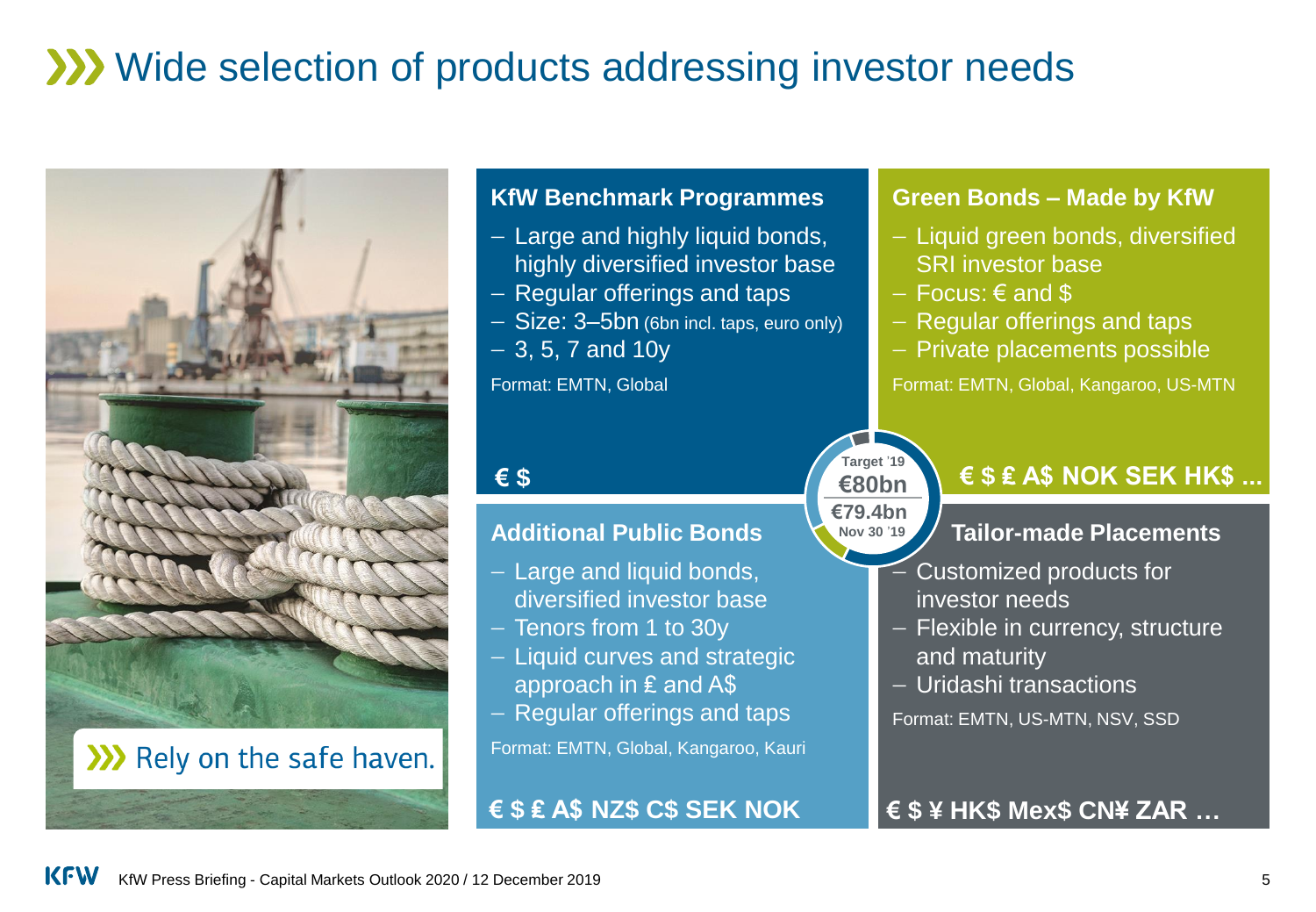### **XXX** Strong presence in debt capital markets

Relying on debt capital markets KfW is one of the largest issuers of bonds and notes



\*as of Nov 30, 2019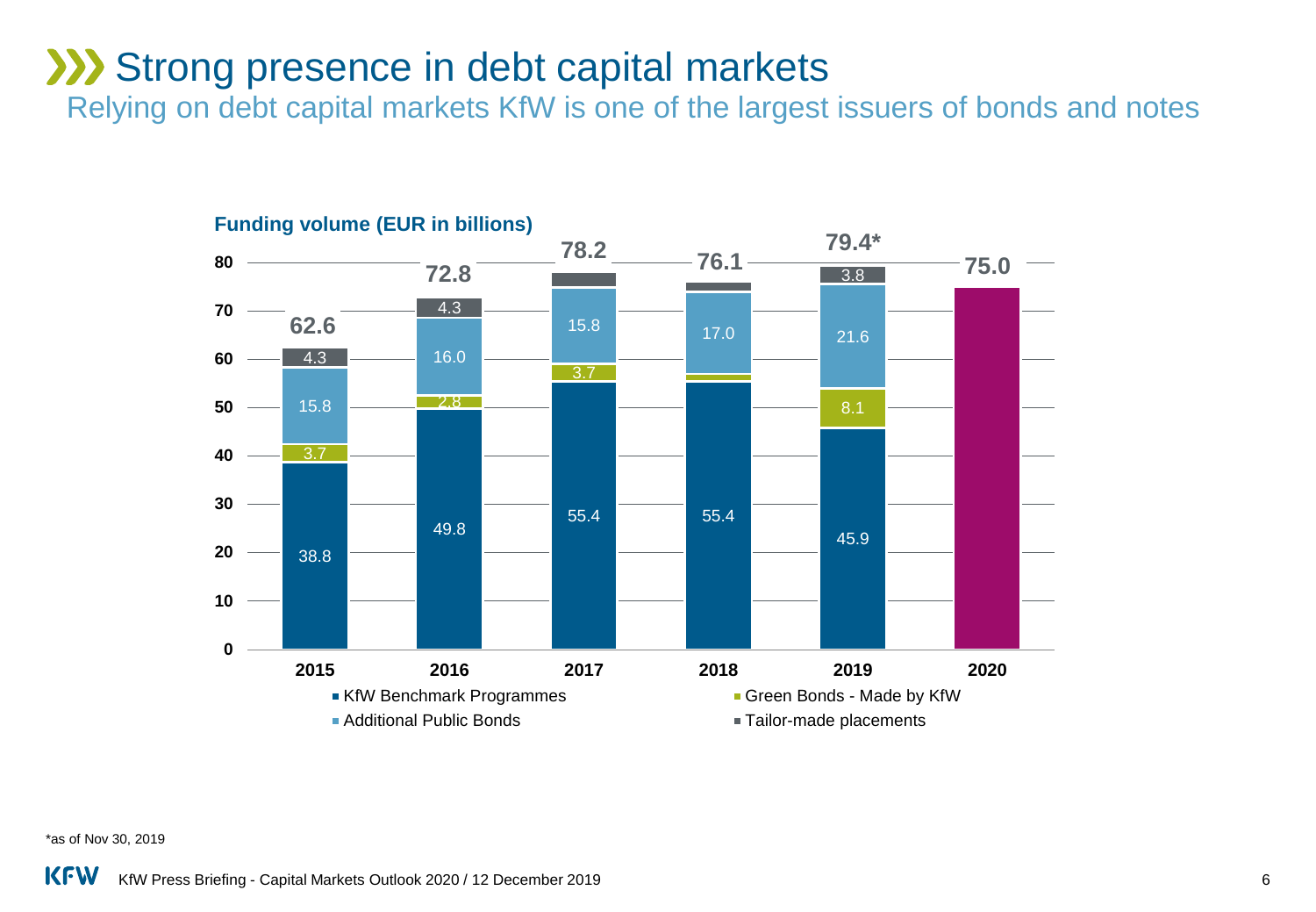## **XXX** KfW's funding by currencies and instruments

Benchmark bonds are key – core currencies euro and US dollar





■ 2016 (EUR 72.8bn) ■ 2017 (EUR 78.2bn) ■ 2018 (EUR 76.1bn) ■ 2019 (EUR 79.4bn)\*

**48% of total funding raised**

| <b>KfW Benchmark</b><br><b>Programmes</b>            | <b>Green Bonds - Made</b><br>by KfW                                            | <b>Diversification</b>                                 |
|------------------------------------------------------|--------------------------------------------------------------------------------|--------------------------------------------------------|
| <b>10 Benchmarks bonds.</b>                          | <b>New framework.</b>                                                          | #1 SSA issuer in GBP.                                  |
| 5x EUR + 5x USD.<br><b>Record-breaking EUR order</b> | 11 green bond issuances in<br>7 different currencies.                          | <b>NOK volume on all-time</b><br>high.                 |
| book.<br><b>Biggest issuer of USD</b><br>benchmarks. | <b>Largest green bond issuer</b><br>2019 - total issuance<br>volume EUR 8.1bn. | 48% of total funding rais<br>in 11 foreign currencies. |

\*as of Nov 30, 2019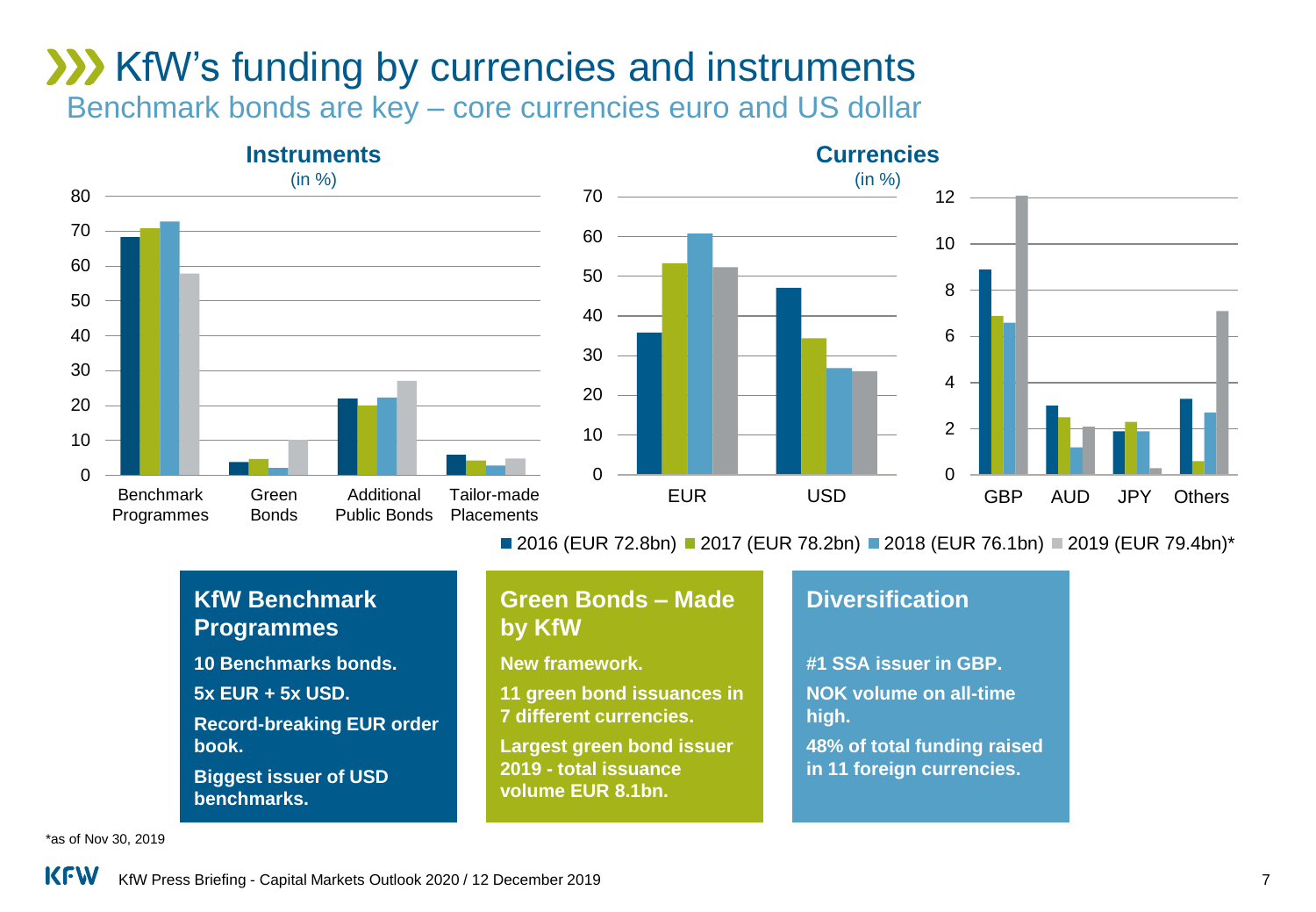### Green Bond issuances Green Bonds – Made by KfW





Volume of green bonds issued by November 30, 2019: **EUR 22.6bn**

EUR equivalent; based on ECB reference rate on the pricing date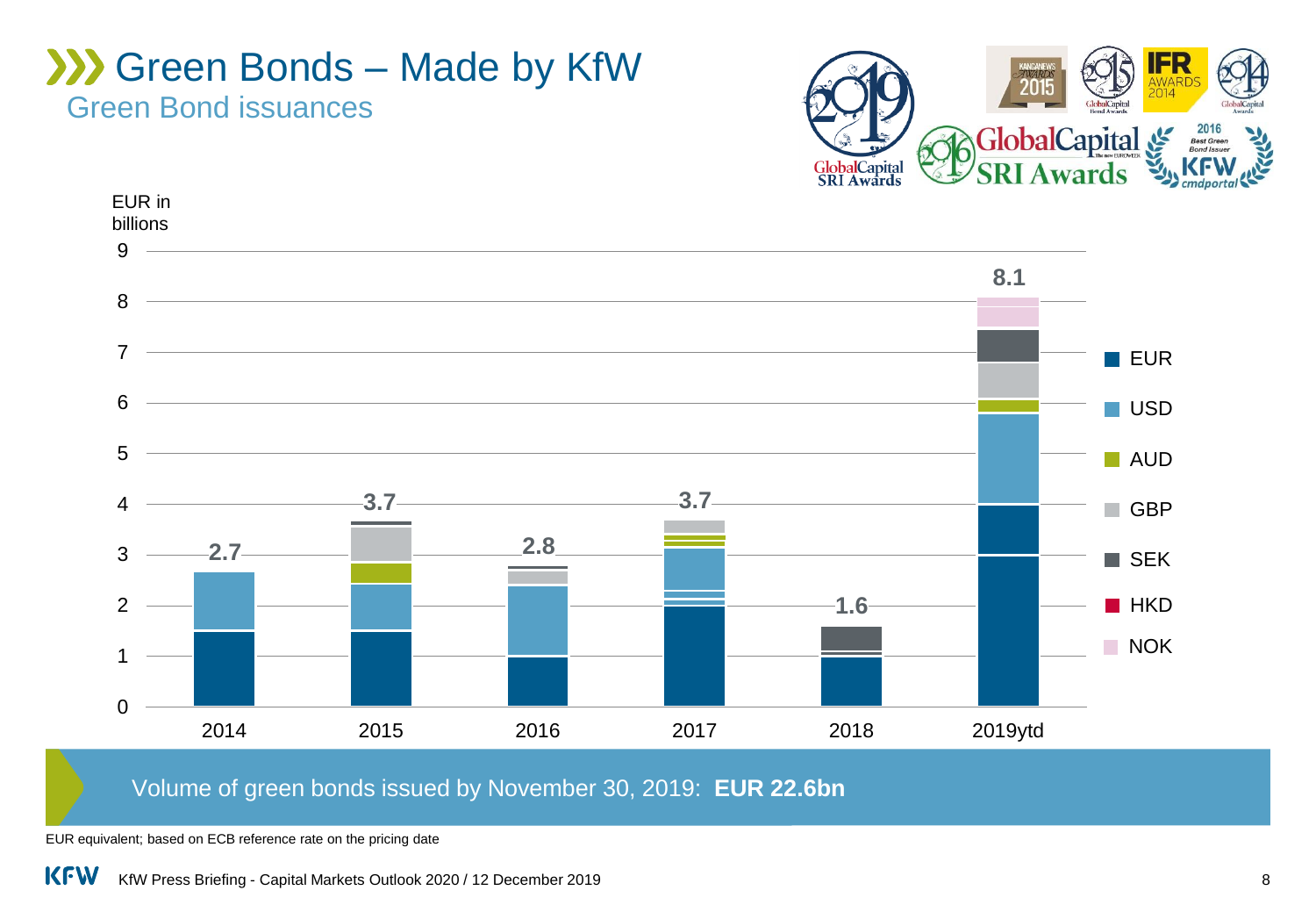## **XX KfW Green Bond Portfolio**

Target volume in sight

### **Portfolio composition by sectors** (in %)\*



- KfW's Green Bond portfolio has a target volume of EUR 2 bn.
- As of November 30, 2019, the portfolio volume amounted to EUR 1.6 bn due to 13 new investments with a total size of EUR 325 mn.
- Since the launch in 2015, KfW invested in Green Bonds from various issuers in 15 different countries in four currencies.

\*as of Nov 30, 2019